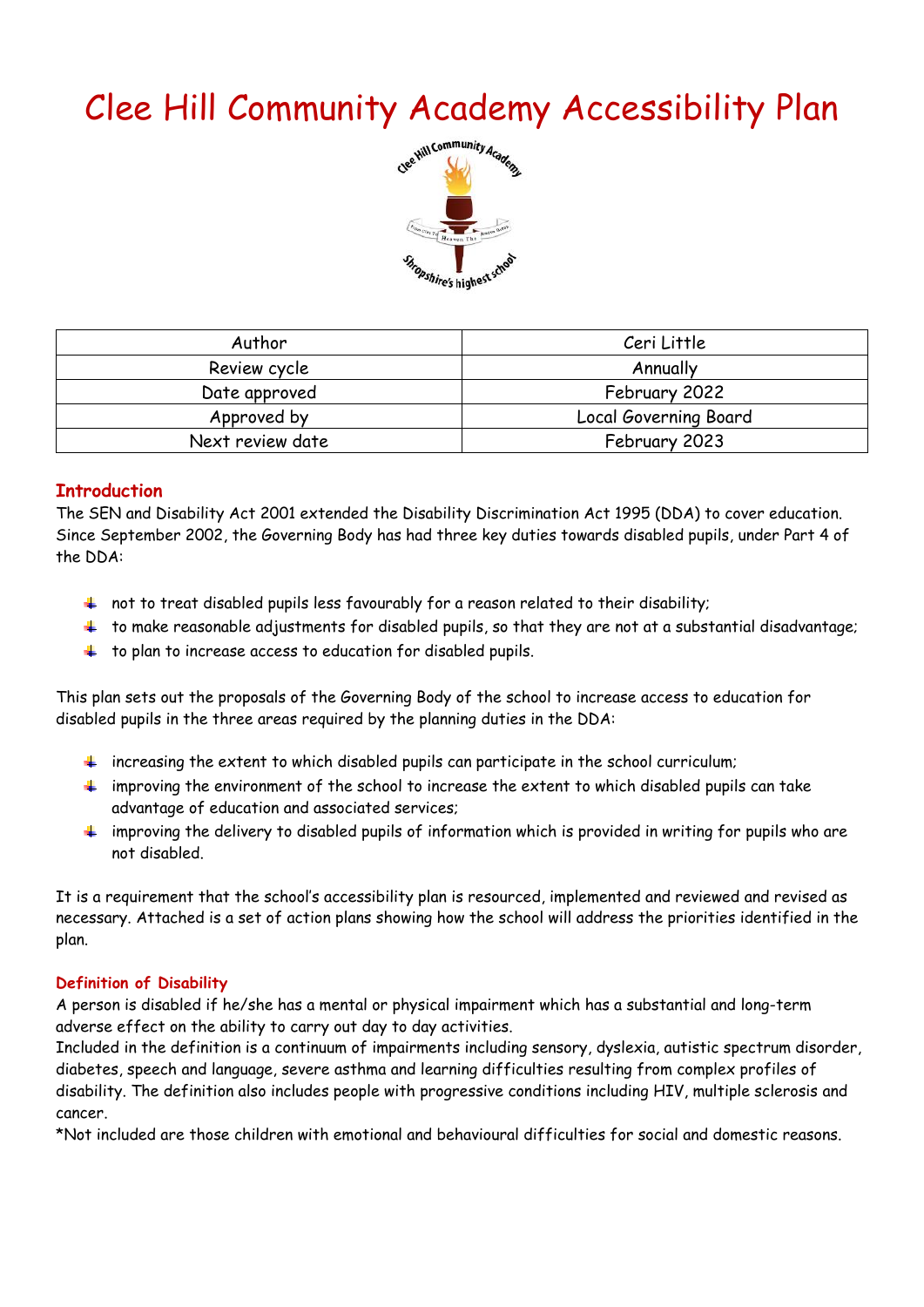#### 1. **Starting points**

#### **1A: The purpose and direction of the school's plan: vision and values**

At Clee Hill Community Academy, we are always working constantly towards removing any barriers to achievement, in all areas of school life and within the wider community, in order to help pupils achieve their potential . As a result, our academy will make every reasonable effort to ensure equality and the removal of barriers for all pupils, parents, staff, governors and visitors, regardless of disability so that our children can access the high-quality education they deserve.

This plan should be read in conjunction with our policy and practice in the following areas: Special Educational Needs Policy

- $\textcolor{red}{\textbf{#}}$  Behaviour policy
- Healthy and Safety policy (including administration of medication)
- Child Protection/ Safeguarding Policy
- **Equality Statement (SGET and CHCA)**

#### **1B: Information from pupil data and school audit**

The school's use of information and data to support the school's accessibility plan are:

- To utilise the existing school databases (SIMs, SEN register) in order to plan and adapt provision.
- <sup>+</sup> To ensure all information above is accessible to staff, outside agencies and governors.
- To consult with pupils, parents and outside agencies to agree adequate provision for individual pupil's needs.
- $\ddot{\bullet}$  To consult with pre-school providers, primary schools or specialist schools to ascertain advance information on the needs of future intake.

#### **1C: Views of those consulted during the development of the plan**

The school will:

- $\,$  Consult widely with all staff, pupils and parents to incorporate all views on the daily provision.
- Consult with Local Authority advisors and outside agencies for specific cases or when opportunities for changes in the physical building occur.

#### **2. The main priorities in the school's plan**

## **2A: Increasing the extent to which disabled pupils can participate in the school curriculum**

The school will prioritise improvements for increasing access to the curriculum by:

- $\pm$  Continuing to encourage high expectations among staff and pupils and provide additional provision to allow all pupils to reach their full potential.
- Using specialist agencies (e.g. speech and language, psychologists, Woodlands Outreach, Guidedogs etc) to investigate and extend opportunities.
- $\pm$  To provide training and professional development for all staff in order to meet the needs of students.
- $\ddot{\phantom{1}}$  To develop an ethos and systems for peer support.
- To consider resourcing of curriculum areas in order to increase access.

#### **2B: Improving the physical environment of the school to increase the extent to which disabled pupils can take advantage of education and associated services:**

The school will continue to evaluate its physical environment in order to increase the extent to which disabled pupils can take advantage of educational opportunities. The School's current accessibility action plan (see Appendix 1) details current priorities. Additionally, when new buildings or refurbishments are planned access for disabled pupils and staff will be considered.

**2C: Improving the delivery to disabled pupils of information that is provided in writing for pupils who are not disabled:**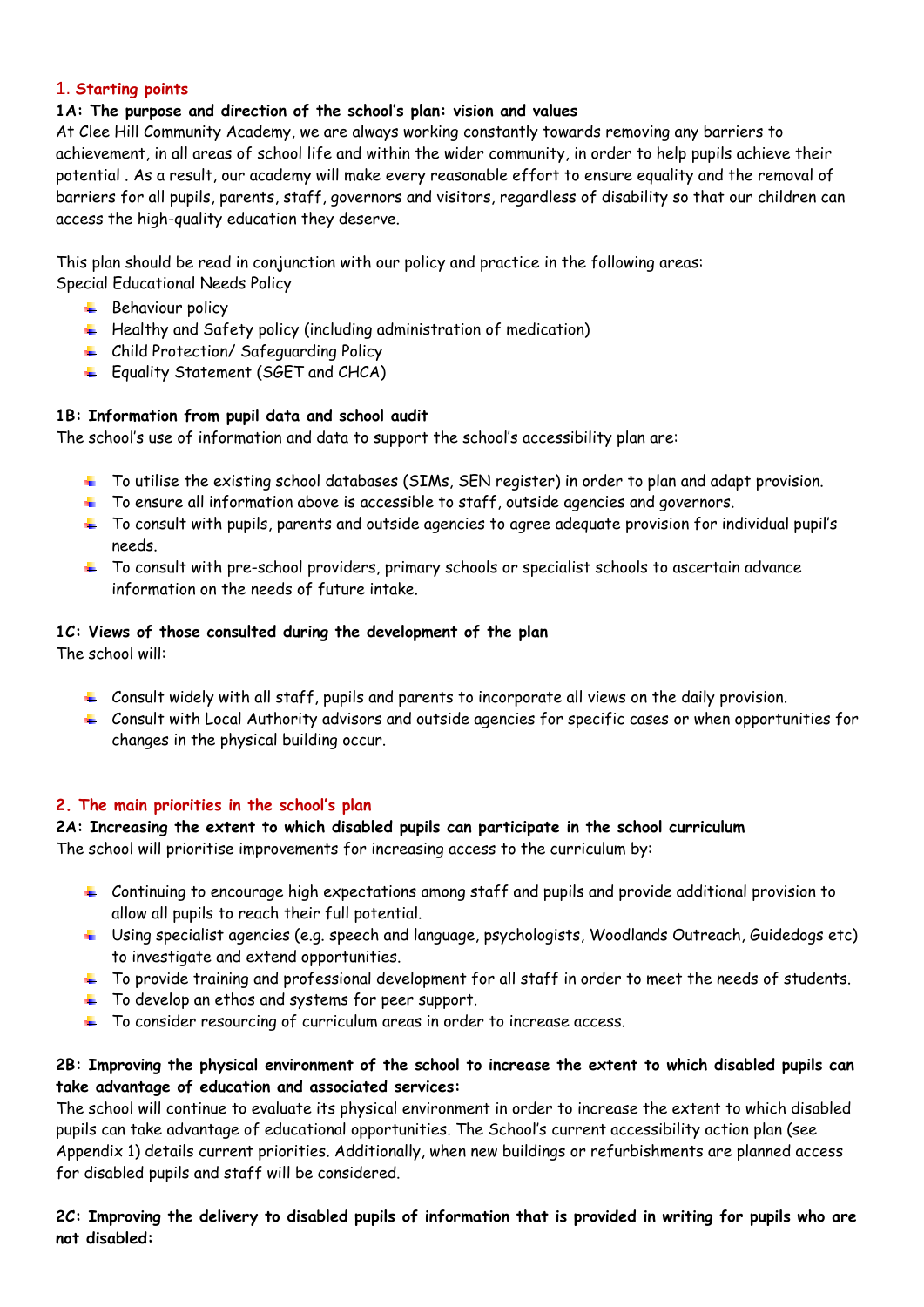The school will provide information in a variety of formats in order to support those with disability e.g. Braille, audio, large print, CD versions etc. In examples where language barriers may prevent pupils or parents from accessing information translators or local community linguists will be used in order to provide information in meetings or other contact points.

#### **3: Making it happen**

#### **3A: Management, coordination and implementation**

- $\ddot{\phantom{1}}$  The Headteacher will raise awareness of the requirements of the DDA for staff, pupils and visitors, especially the revised categories covered by the Act in relation to the needs of SEN students.
- <sup>+</sup> The Headteacher, Governors and staff will continue to re-evaluate the extent of the provision required both generally and for individuals.
- Findings and areas for development with be linked to the School Development plan.

#### **3B: Getting hold of the school's plan**

This plan will be made available to parents, pupils and staff through the school website.

#### **Appendix 1**

## Accessibility Plan (Feb 2022- Feb 2023)

#### **1. Access to the physical environment of the school**

| Monitored              | Implemented  | <b>Impact</b>                                                                            |
|------------------------|--------------|------------------------------------------------------------------------------------------|
| by:                    | by:          |                                                                                          |
| Finance and            | Headteacher/ | Examples of work                                                                         |
| Premises               | SGET estates |                                                                                          |
| Governors/             | team         | Adjustments to buildings, floor                                                          |
| Estate                 |              | and wall markings, furniture etc                                                         |
| Manager (Tom<br>White) |              | following audits from outside<br>agencies                                                |
|                        |              |                                                                                          |
|                        |              | Modified chair for SEND child                                                            |
|                        |              | to ensure access around school.                                                          |
|                        |              | Reviewed with outside agencies.                                                          |
|                        |              | Improvements to disabled toilet<br>- preparing for a hoist if<br>required in the future. |
|                        |              | Building review by SGET Trusts<br>- actions to ensure accessibility                      |
|                        |              | for all pupils - ie uneven                                                               |
|                        |              | surfaces                                                                                 |
|                        |              |                                                                                          |

#### **2. Access to the School Curriculum**

| <b>Target and Strategies</b>      | Monitored | Implemented     | <b>Impact</b>    |
|-----------------------------------|-----------|-----------------|------------------|
|                                   | by:       | bv:             |                  |
| As SEN or disabled needs emerge,  | HТ        | SENCO and       | Examples of work |
| to continue to raise the level of |           | staff to review |                  |
| awareness and knowledge through   |           |                 |                  |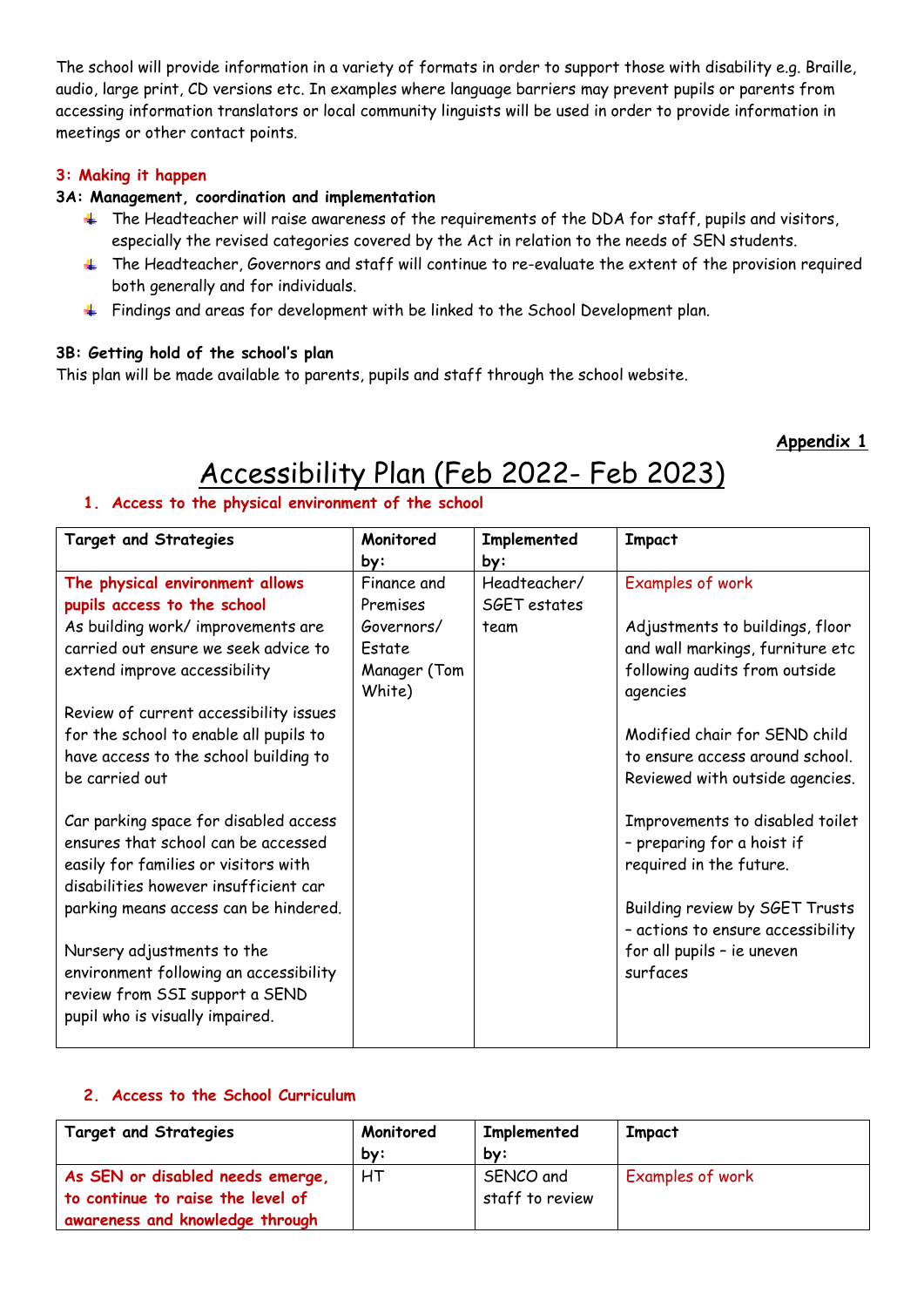| contact with specialists and<br>opportunities for professional<br>dialogue/ on-site training.<br>Training courses as<br>$\bullet$<br>appropriate<br>Liaising with specialist<br>$\bullet$<br>services.<br>SEND meetings with SENCO<br>$\bullet$<br>to raise awareness<br>Purchasing of specialised<br>$\bullet$<br>equipment as necessary<br>Adaptation of assessment<br>$\bullet$<br>techniques (SATs) as<br>necessary<br>Effective provision maps/ one<br>page profiles |                                           | the needs of<br>individual pupils                        | Staff working alongside outside<br>agencies to provide good<br>provision for pupils.<br>Outside agencies praising staff<br>/ school on the provision<br>provided for pupils<br>Provision mapping and one page<br>profiles showing clear<br>interventions and impact<br>SENCO liaisons with outside<br>agencies ensure that knowledge<br>of pupil's needs is good and<br>addressed well in provision<br>mapping.<br>Equipment adapted to involve all<br>pupils - i.e. Nursery rhyme<br>spoons |
|---------------------------------------------------------------------------------------------------------------------------------------------------------------------------------------------------------------------------------------------------------------------------------------------------------------------------------------------------------------------------------------------------------------------------------------------------------------------------|-------------------------------------------|----------------------------------------------------------|----------------------------------------------------------------------------------------------------------------------------------------------------------------------------------------------------------------------------------------------------------------------------------------------------------------------------------------------------------------------------------------------------------------------------------------------------------------------------------------------|
| Increase opportunities for parents<br>to support their children                                                                                                                                                                                                                                                                                                                                                                                                           | Heads report<br>to governors<br>will list | Yearly plan will<br>identify a range<br>of opportunities | Examples of work<br>Opportunities for parents to be<br>involved in their child's                                                                                                                                                                                                                                                                                                                                                                                                             |
| More opportunities for parents to                                                                                                                                                                                                                                                                                                                                                                                                                                         | enrichment                                | for parents to                                           | education through parent                                                                                                                                                                                                                                                                                                                                                                                                                                                                     |
| come into contact with school e.g.                                                                                                                                                                                                                                                                                                                                                                                                                                        | opportunities                             | work with their                                          | workshops (currently online)                                                                                                                                                                                                                                                                                                                                                                                                                                                                 |
| SENCO information mornings, parent                                                                                                                                                                                                                                                                                                                                                                                                                                        | including                                 | children                                                 |                                                                                                                                                                                                                                                                                                                                                                                                                                                                                              |
| workshops                                                                                                                                                                                                                                                                                                                                                                                                                                                                 | parental<br>workshops.                    |                                                          | Website - 'support your child<br>section'                                                                                                                                                                                                                                                                                                                                                                                                                                                    |
| Parent workshops/ packs sent home to                                                                                                                                                                                                                                                                                                                                                                                                                                      |                                           |                                                          |                                                                                                                                                                                                                                                                                                                                                                                                                                                                                              |
| parents                                                                                                                                                                                                                                                                                                                                                                                                                                                                   |                                           |                                                          | Parents are informed about                                                                                                                                                                                                                                                                                                                                                                                                                                                                   |
|                                                                                                                                                                                                                                                                                                                                                                                                                                                                           |                                           |                                                          | their child's progress - termly                                                                                                                                                                                                                                                                                                                                                                                                                                                              |
| Information shared at parent's                                                                                                                                                                                                                                                                                                                                                                                                                                            |                                           |                                                          | reports/ class dojo points/                                                                                                                                                                                                                                                                                                                                                                                                                                                                  |
| evening to include attainment,<br>progress and targets for each child.                                                                                                                                                                                                                                                                                                                                                                                                    |                                           |                                                          | messaging service for parents<br>to staff and vice versa.                                                                                                                                                                                                                                                                                                                                                                                                                                    |
|                                                                                                                                                                                                                                                                                                                                                                                                                                                                           |                                           |                                                          |                                                                                                                                                                                                                                                                                                                                                                                                                                                                                              |
| Termly reports sent home (digitally)                                                                                                                                                                                                                                                                                                                                                                                                                                      |                                           |                                                          | Positive evaluations from<br>parental questionnaires                                                                                                                                                                                                                                                                                                                                                                                                                                         |
| Parental support documents published                                                                                                                                                                                                                                                                                                                                                                                                                                      |                                           |                                                          |                                                                                                                                                                                                                                                                                                                                                                                                                                                                                              |
| on school website.                                                                                                                                                                                                                                                                                                                                                                                                                                                        |                                           |                                                          | Actions addressing any issues<br>picked up quickly                                                                                                                                                                                                                                                                                                                                                                                                                                           |
| Positive home/ school links through                                                                                                                                                                                                                                                                                                                                                                                                                                       |                                           |                                                          |                                                                                                                                                                                                                                                                                                                                                                                                                                                                                              |
| email, website links, EYLOG and class                                                                                                                                                                                                                                                                                                                                                                                                                                     |                                           |                                                          |                                                                                                                                                                                                                                                                                                                                                                                                                                                                                              |
| dojo<br>Making adjustments to pupil                                                                                                                                                                                                                                                                                                                                                                                                                                       | Education                                 | Headteacher                                              | Examples of work                                                                                                                                                                                                                                                                                                                                                                                                                                                                             |
| allocation to classes                                                                                                                                                                                                                                                                                                                                                                                                                                                     | Welfare                                   |                                                          | Adaptations to pupil allocation                                                                                                                                                                                                                                                                                                                                                                                                                                                              |
|                                                                                                                                                                                                                                                                                                                                                                                                                                                                           | Officer                                   |                                                          | in classes will ensure that pupil's                                                                                                                                                                                                                                                                                                                                                                                                                                                          |
| Children with SEND/ more able to                                                                                                                                                                                                                                                                                                                                                                                                                                          |                                           |                                                          | needs are met.                                                                                                                                                                                                                                                                                                                                                                                                                                                                               |
| make good progress / access learning                                                                                                                                                                                                                                                                                                                                                                                                                                      |                                           |                                                          |                                                                                                                                                                                                                                                                                                                                                                                                                                                                                              |
| at an appropriate level by making                                                                                                                                                                                                                                                                                                                                                                                                                                         |                                           |                                                          | Adequate training for staff                                                                                                                                                                                                                                                                                                                                                                                                                                                                  |
| adjustments to class allocation                                                                                                                                                                                                                                                                                                                                                                                                                                           |                                           |                                                          | through advice from outside<br>agencies to ensure that pupil's                                                                                                                                                                                                                                                                                                                                                                                                                               |
| SEND case studies to show progress                                                                                                                                                                                                                                                                                                                                                                                                                                        |                                           |                                                          | needs are met (ie Attachment<br>training, guidedogs etc)                                                                                                                                                                                                                                                                                                                                                                                                                                     |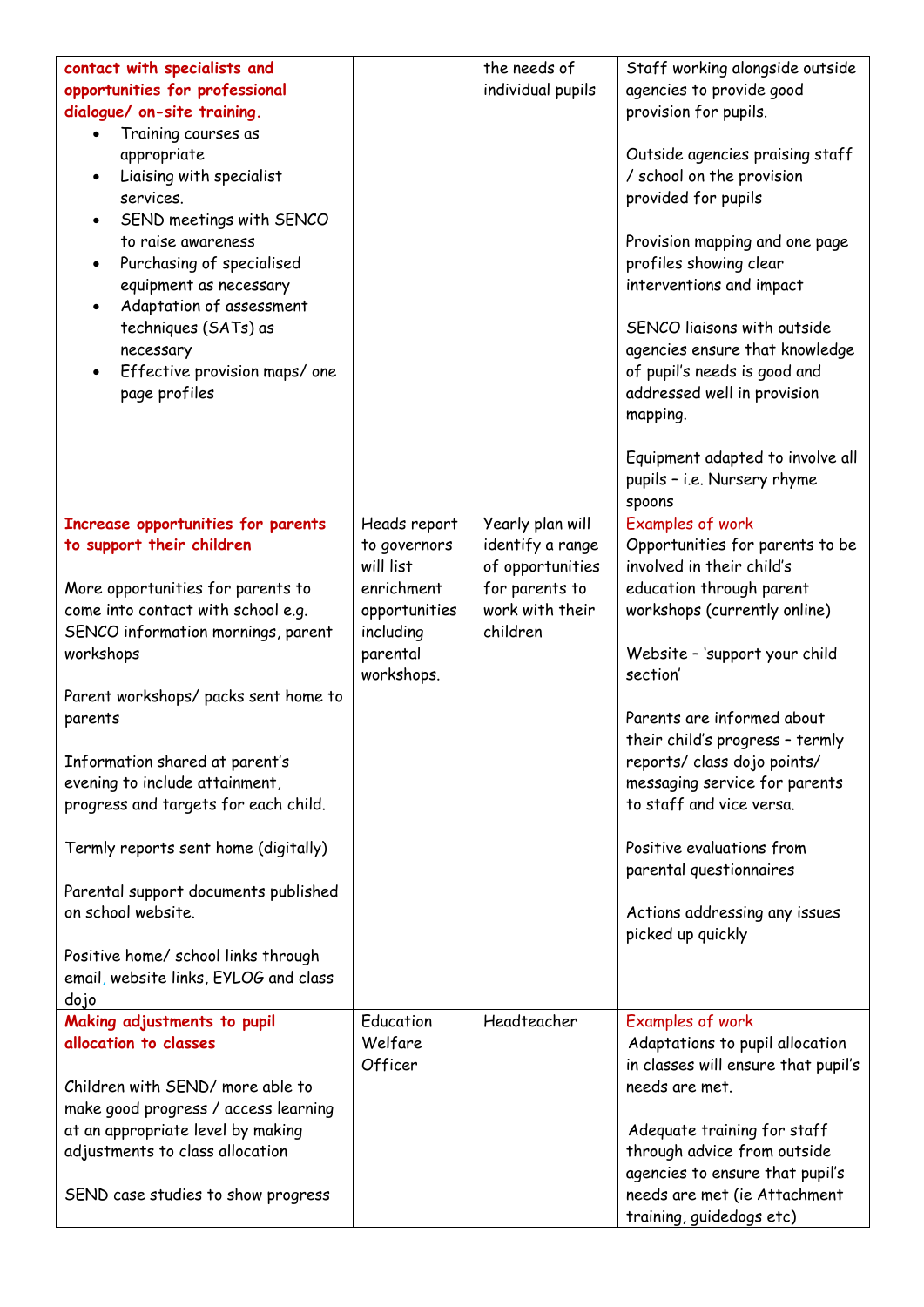| Ensuring a smooth transition to       | <b>SENCO</b> | Headteacher | Examples of work                  |
|---------------------------------------|--------------|-------------|-----------------------------------|
| ensure that pupils do not dip when    | LAC          |             | Successful transition for         |
| transitioning into/ out of school     | coordinator  |             | children into secondary school    |
|                                       | Class        |             | despite limitations due to covid. |
| Opportunities to meet with the school | teachers     |             |                                   |
| staff prior to transition/embracing   |              |             | Successful transition into        |
| opportunities for regular access into |              |             | school from Nursery settings      |
| school life in new setting            |              |             | despite limitations due to covid. |
|                                       |              |             |                                   |
| Additional transition program for     |              |             | Additional transition sessions    |
| some pupils                           |              |             | for secondary school              |
|                                       |              |             | placements for pupils with        |
|                                       |              |             | SEND ran online.                  |
|                                       |              |             |                                   |
|                                       |              |             | Close links with Nursery/         |
|                                       |              |             | increased opportunities for       |
|                                       |              |             | pupils to access school setting   |
|                                       |              |             | for smooth transition into Year   |
|                                       |              |             | R. Additional day in September    |
|                                       |              |             | for Year R pupils only.           |
|                                       |              |             |                                   |
|                                       |              |             | Positive transition experiences   |
|                                       |              |             | with special schools. TAs able to |
|                                       |              |             | visit and support with            |
|                                       |              |             | transition.                       |

### **3. Community Cohesion**

| <b>Target and Strategies</b>           | Monitored           | Implemented | <b>IMPACT</b>                    |
|----------------------------------------|---------------------|-------------|----------------------------------|
|                                        | by:                 | by:         |                                  |
| To ensure that pupils have a wide      | Governors           | Year groups | Examples of work                 |
| range of experience of different       | (special            |             | Links with local agencies - St   |
| ages, cultures and disabilities        | events listed       |             | Peter's church, Open the Book,   |
| Visits to a wide range of places       | in the termly       |             | Clee Hill Quarry, Three Crosses  |
| including different places of worship, | <b>Heads Report</b> |             |                                  |
| links with other schools etc.          | to Governors)       |             | Through a creative curriculum,   |
|                                        |                     |             | pupils will have a wide range of |
| Opportunities/links with the           |                     |             | experiences including different  |
| community including the local church,  |                     |             | ages, cultures and disabilities  |
| pensioner parties,                     |                     |             |                                  |
|                                        |                     |             | Visits including a range of      |
| Enrichment activities from community   |                     |             | different places of worship      |
| visitors including remembrance, open   |                     |             | (published to governors each     |
| the book, air ambulance, bikeability,  |                     |             | term)                            |
| road safety etc.                       |                     |             |                                  |
|                                        |                     |             | Any racist incidents will be     |
| Links with sponsored child from        |                     |             | reported and action taken to     |
| Action aid (funded by the tuck shop)   |                     |             | address these issues.            |
|                                        |                     |             |                                  |
| Any racist issues reported to          |                     |             | Volunteer Readers - members of   |
| governors and how the school has       |                     |             | the community supporting the     |
| addressed issues                       |                     |             | school by hearing readers.       |
|                                        |                     |             |                                  |